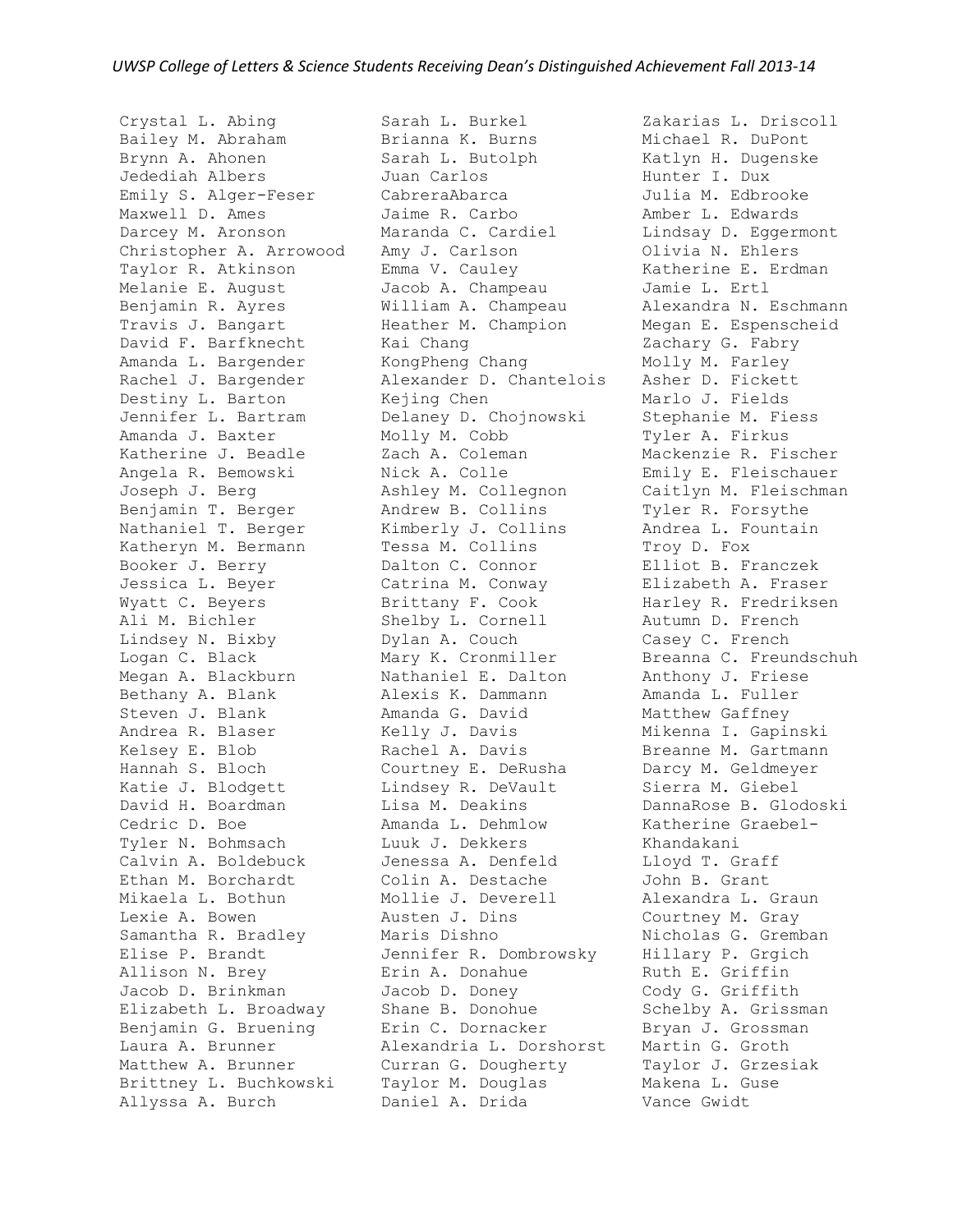Ian J. Hackett Cali E. Hagen Jasmine I. Haines Katherina Hale Brian Hall Jessica L. Hanson Marissa L. Harfert Mary E. Harman Joel A. Harris Pamela J. Hartwig Cullen A. Haselby Lucy A. Hatfield Kyla K. Heikkinen Abraham D. Heili Jon R. Heilman Riley J. Heisdorf Breanna E. Helminski Abigail C. Hencheck Austin J. Henderson Jeffrey L. Hensley Andrew M. Hernandez Andrew B. Hoeg Emily E. Hoffmann Nicholas J. Hollendonner Alexander M. Holmes Jenna D. Homan Paige L. Hoppock Spencer L. Houk Michael S. Howard Yujing Hu Margo E. Hubbard Elliot B. Huemann Kevin A. Huybrecht Jordan R. Isaacs Rochelle L. Jakubek Alyssa V. Janco Dana C. Jarosinski Jacob A. Jarvensivu Alexis M. Jeans Samuel E. Jekel Tyler N. Jensen Leigh T. Jentz Jamie L. Johns Brooke A. Johnson Carmen M. Johnson Dayton N. Johnson Derek A. Johnson Sarah B. Johnson Rolland A. Johnson-Schunk Charlotte H. Jones Alexander K. Kaeppler Daniel J. Kaminski Nicole A. Karl

Amber B. Karweick Matthew G. Kashdan Mary A. Kawleski Carly M. Keen Kayla C. Kelley Brooklyn A. Kemp Sylvia K. Kies Kaylin M. Kleinhans Erica M. Kleist Elizabeth M. Kleitsch Hannah L. Kleitsch Erin E. Kline Olivia M. Klinkhammer Ruby S. Klish Hope B. Kluz Samuel P. Knapp Alexis Kniprath Kimberly C. Kobussen Laura K. Koehler Janet P. Koehne Darrell Kohli Lindsey C. Korst Anthony M. Kosobucki Kelsey M. Kowenstrot Andrea Kozloski Sarah L. Kramer Brandon S. Kranz Felicia M. Krejci Marie A. Krengel Steven F. Kreul Haley M. Kroes Joshua J. Krueger Wade C. Krueger Dillon L. Ksionek Samantha D. Kulinski Jordan T. Kumm Sonia K. Kurhajetz Dylan J. LaCanne Brittney E. LaFond Stacey M. LaFrance Abby L. LaRonge Mark Lambrecht Melissa N. Lang William J. Langford Hannah M. Lansing Isabel H. Laperruque John R. Lapota Axel J. Larsen Laikyn A. Larsen Kathryn A. Larson Miranda L. Larson Jacob A. Lauer Alanna M. LeClair Kyle K. Leaf

Mai Lee Jessica G. Leiden Neiko P. Levenhagen Jinzhi Li Caitlin M. Lindsay Zhihan Liu Stephanie K. Loehrke Ann M. Lofgren Aubree M. Lombness Andrew J. Ludwig Justine C. Luetschwager Robert T. Lyke Kane P. Mach Cole V. Madden Nicole K. Manders Tara S. Mansavage Christina Manusos Jenay E. Manydeeds Alissandra K. Marik Nicholas J. Mason Kristin M. Mathes Michael E. Mathias Jennifer A. Mathis Hailee J. Mattmiller Sydney J. Maves James G. McCoy Zachary J. McDonald Carolyn C. McDonnell Benjamin T. McDowell Melissa R. McKinnon Alyssa K. McKlveen Kyle W. McNair Kelsey C. McNamee Benjamin J. Meadows Melissa A. Mehre Anthony L. Meier Nolan Meihak Melody Metz Bethany M. Meyer Haley M. Meyer Kristy J. Meyer Nick M. Michalske Gerdine Michel Kaitlyn R. Michlig Morgan L. Mikolajewski Courtney A. Milkent Kevin D. Mohawk Hope D. Moos Tyce D. Morgan Jonathan I. Moritz Chelsea M. Mueller Elizabeth C. Mueller Stephanie A. Munson Mai Murakami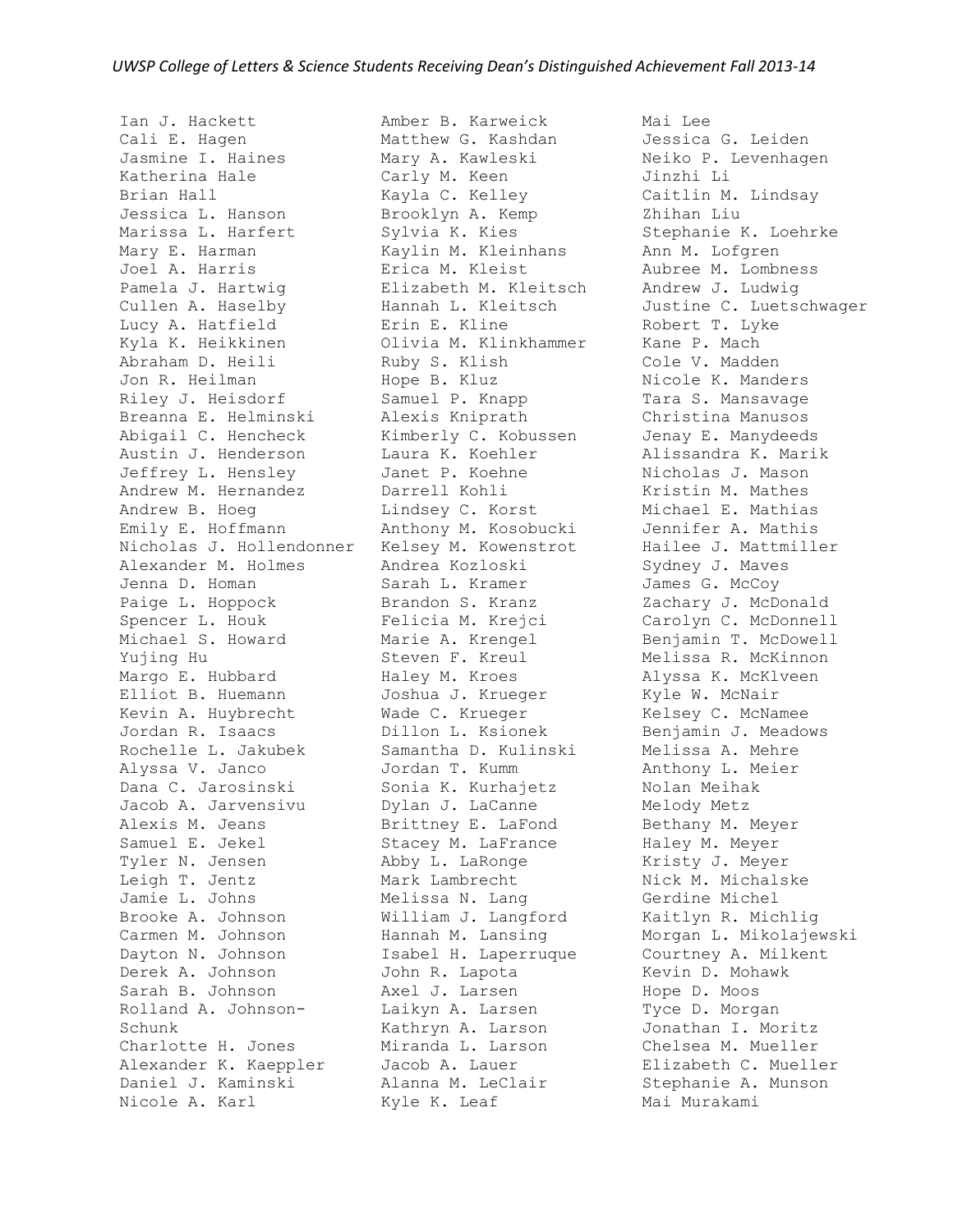Kyle M. Neill Brady A. Nelson Kendall M. Nelson Ryan P. Nelson Dustin J. Neubauer Luke A. Neubauer Kevin M. Neveau David J. Newman Autumn M. Nielsen Bailey M. Nix Andrea L. Noll Hannah M. Nolte Sarah M. Nordbeck Joshua E. OConnor Melanie A. OConnor Ryan J. OLoughlin Maille A. ONeil Kalena A. Obmascher Joshua A. Olive Katherine E. Olson Myo Thanda Oo Lindsey P. Opelt Mikayla R. Opichka Nicole A. Orlando McKenna M. Orr Kelly L. Orth Joshua A. Pabelick Zoe S. Page Christopher J. Paquette Shayna R. Parson Keela M. Patterson Eric J. Payne Abigail M. Pendergast Alejandra B. Perez Allison D. Perrigoue Zachary R. Perzynski Danielle Peters Brianna R. Peterson Jedediah J. Petrie Michael S. Pfahning Alexander Phelps Chelsea A. Phillips Hannah M. Picel Mythe Piper JennyRae Piton Rebecca Plahuta Stacy L. Platt Mallory B. Polivka Devin M. Powers Adam J. Prince Alexander S. Purdy Katie M. Rabas Beth M. Rades Jason C. Rannow

Jennifer L. Ranta Victoria A. Raschke Rikki A. Ratsch Lily M. Rawson Emily R. Redmond Chelsea B. Reierson Cassandra J. Reigh Amy M. Rekowski Rebekah M. Rennicke Bethany A. Reque Kelly L. Retzlaff Mayra A. Reyes Ashley R. Rice Brandon T. Richardson Jenna M. Richardson Rachel A. Ristow April R. Rivera Lauren J. Roalkvan Abigail Roberts Rachel E. Roberts Emily R. Robinson Joshua J. Robus Alexander W. Rodgers Markie L. Rodgers Haley L. Roenneburg Leah M. Rogers Susan M. Ross Jordan Roush Jared N. Rozek Kayla M. Ruplinger Matthew J. Rush Nicholas J. Ruzicka Cortney M. Sabin Paulette Salazar Christine E. Sanderson Michael D. Sandgren Joseph N. Sawtelle Jessica M. Schampers Emily Schanowski Lauren E. Schara Sayaka Schatzke Gustav G. Schermetzler Jennifer A. Schimanski Allison B. Schjoth Max E. Schmidt Rathorn D. Scholz Olivia S. Schrage Bradley R. Schultz Corrine M. Schultz Carly E. Schulz Peter G. Schumann Luke P. Schwiesow Jerad A. Servais Abigail F. Shansky

Cody W. Shirk Marlee R. Sickinger Joao C. Silva Cassie C. Silvernale Meghan C. Simkins Benjamin J. Sinkula Kayla R. Skaletski Samantha M. Skrove Caitlin A. Smiley Mariah M. Smitala Jennifer L. Smith Rachel M. Sommer Leah M. Sommers Brian C. Sowka Elizabeth T. Spry Stacie R. Squire Kayla L. Staniszewski Aaron J. Stauffacher William S. Steinke Andrew M. Stemple Rebecca A. Stennett Kristina A. Stoklosa Kristin Stollenwerk Kyle P. Stoltz Jordan E. Straight Adam P. Stresing Jedidiah M. Strobel Bradley Stroik Stefan Stults Erin M. Sullivan Kelli M. Sutherland Rebecca J. Sutherland Alison K. Swan Spencer S. Swanson Paul Swartz Sarah J. Swearingen Alexia M. Szabo Kendall C. Taivalkoski Logan A. Taylor Stella A. Taylor Kimberly E. Tenor Kristen D. Ternes Eric J. Thaldorf Anna Thao Daniel H. Thompson Hannah L. Thompson Kelsey J. Thompson Ross J. Thorn Zachary L. Thunder Ross M. Tilkens Lauren Topping Eli C. Towle Nathan C. Towle Alexander R. Trinkner